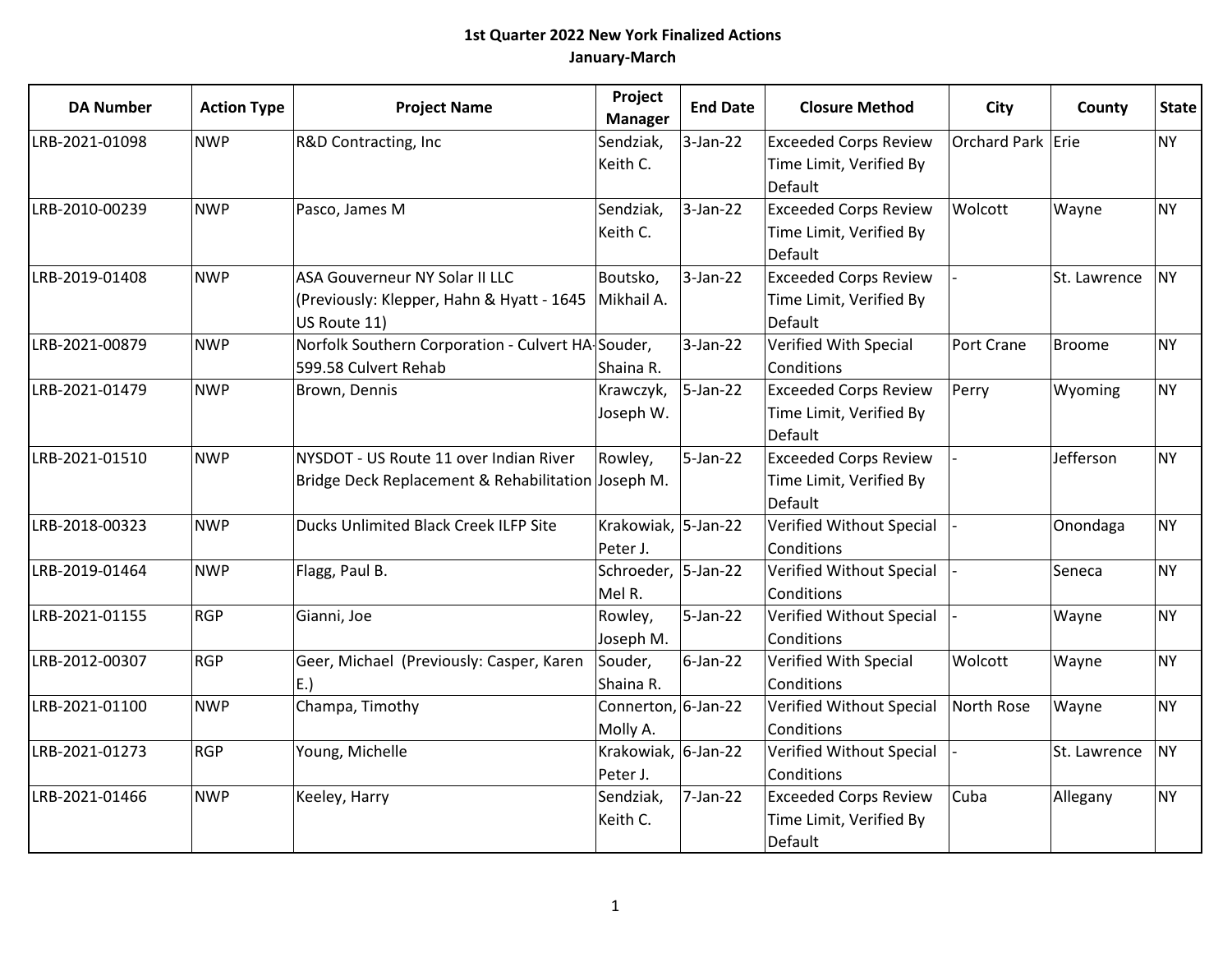| <b>DA Number</b> | <b>Action Type</b> | <b>Project Name</b>                       | Project<br><b>Manager</b> | <b>End Date</b> | <b>Closure Method</b>        | City                   | County   | <b>State</b> |
|------------------|--------------------|-------------------------------------------|---------------------------|-----------------|------------------------------|------------------------|----------|--------------|
| LRB-2021-01500   | <b>NWP</b>         | Larock, Mary Ann                          | Sendziak,                 | 7-Jan-22        | <b>Exceeded Corps Review</b> | Trumansburg Seneca     |          | <b>NY</b>    |
|                  |                    |                                           | Keith C.                  |                 | Time Limit, Verified By      |                        |          |              |
|                  |                    |                                           |                           |                 | Default                      |                        |          |              |
| LRB-2021-01506   | <b>NWP</b>         | Radigan, Kevin                            | Krawczyk,                 | 7-Jan-22        | <b>Exceeded Corps Review</b> |                        | Madison  | <b>NY</b>    |
|                  |                    |                                           | Joseph W.                 |                 | Time Limit, Verified By      |                        |          |              |
|                  |                    |                                           |                           |                 | Default                      |                        |          |              |
| LRB-2021-00113   | LOP                | Hedley, David - Hedley Boatyard, LLC      | Crosson,                  | 7-Jan-22        | <b>Issued With Special</b>   |                        | Niagara  | <b>NY</b>    |
|                  |                    |                                           | Martin H.                 |                 | Conditions                   |                        |          |              |
| LRB-2021-00113   | <b>NWP</b>         | Hedley, David - Hedley Boatyard, LLC      | Crosson,                  | 7-Jan-22        | Verified Without Special     |                        | Niagara  | <b>NY</b>    |
|                  |                    |                                           | Martin H.                 |                 | Conditions                   |                        |          |              |
| LRB-2021-01096   | <b>RGP</b>         | Roes, Brian                               | Connerton, 7-Jan-22       |                 | Verified Without Special     | Cape Vincent Jefferson |          | <b>NY</b>    |
|                  |                    |                                           | Molly A.                  |                 | Conditions                   |                        |          |              |
| LRB-2021-01501   | <b>RGP</b>         | Brennan, Eddie and Marianne               | Sendziak,                 | 7-Jan-22        | Verified Without Special     | Skaneateles            | Onondaga | <b>NY</b>    |
|                  |                    |                                           | Keith C.                  |                 | Conditions                   |                        |          |              |
| LRB-2021-00200   | LOP                | NYSDEC - Cove Rd Boat Launch Site         | Uitvlugt,                 | $11$ -Jan-22    | <b>Issued With Special</b>   |                        | Oneida   | <b>NY</b>    |
|                  |                    |                                           | Michael P.                |                 | Conditions                   |                        |          |              |
| LRB-2021-01515   | <b>NWP</b>         | Kellogg, Debra                            | Sendziak,                 | $11$ -Jan-22    | Verified Without Special     |                        | Cayuga   | <b>NY</b>    |
|                  |                    |                                           | Keith C.                  |                 | Conditions                   |                        |          |              |
| LRB-2016-00564   | <b>NWP</b>         | Sicignano III, Henry (previous:           | Rowley,                   | $11$ -Jan-22    | Verified Without Special     | Clarence               | Erie     | <b>NY</b>    |
|                  |                    | Sicignano, III, Henry - Estate of Dorothy | Joseph M.                 |                 | Conditions                   | Center                 |          |              |
|                  |                    | Cannon)                                   |                           |                 |                              |                        |          |              |
| LRB-2021-01490   | <b>RGP</b>         | Condemi, Keith                            | Leput,                    | $11$ -Jan-22    | Verified Without Special     | Rochester              | Monroe   | <b>NY</b>    |
|                  |                    |                                           | David W.                  |                 | Conditions                   |                        |          |              |
| LRB-2020-00730   | <b>NWP</b>         | National Grid Oswego River HDD Crossing   | Crawford,                 | $12$ -Jan-22    | Verified With Special        |                        | Oswego   | <b>NY</b>    |
|                  |                    | Gas Pipeline 55                           | Margaret                  |                 | Conditions                   |                        |          |              |
|                  |                    |                                           | А.                        |                 |                              |                        |          |              |
| LRB-2020-00388   | <b>NWP</b>         | Laubacher Solar Project                   | Rowley,                   | $12$ -Jan-22    | Verified Without Special     | Albion                 | Orleans  | <b>NY</b>    |
|                  |                    |                                           | Joseph M.                 |                 | Conditions                   |                        |          |              |
| LRB-2021-01008   | <b>NWP</b>         | Dewey, Richard J.                         | Schroeder,                | 13-Jan-22       | Verified Without Special     | Canandaigua            | Ontario  | <b>NY</b>    |
|                  |                    |                                           | Mel R.                    |                 | Conditions                   |                        |          |              |
| LRB-2021-01162   | <b>NWP</b>         | Pittsford, Town of - ADA Kayak Launch     | Boutsko,                  | 13-Jan-22       | Verified Without Special     | Pittsford              | Monroe   | <b>NY</b>    |
|                  |                    |                                           | Mikhail A.                |                 | Conditions                   |                        |          |              |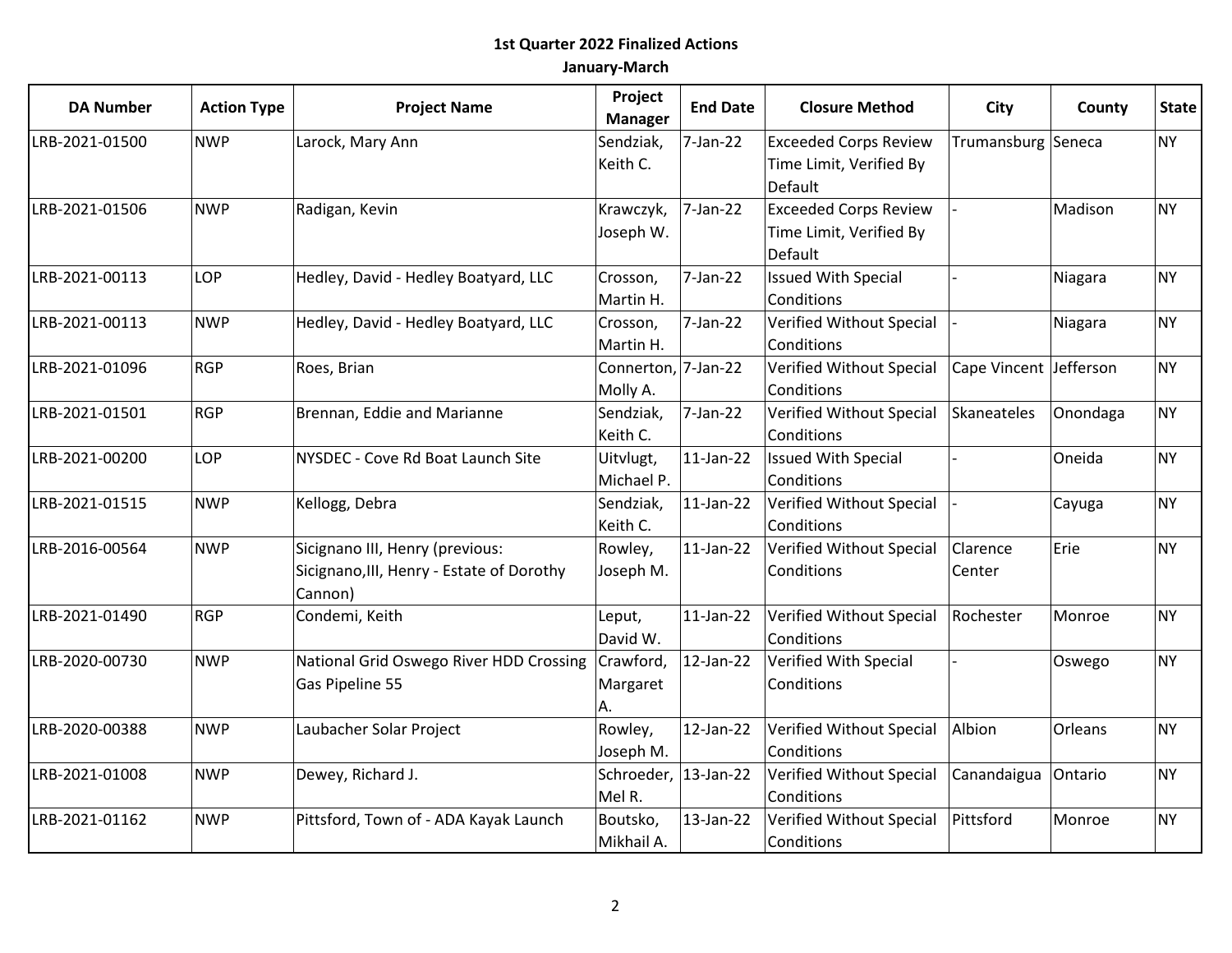| <b>DA Number</b>   | <b>Action Type</b> | <b>Project Name</b>                              | Project<br><b>Manager</b> | <b>End Date</b> | <b>Closure Method</b>        | City        | County          | <b>State</b> |
|--------------------|--------------------|--------------------------------------------------|---------------------------|-----------------|------------------------------|-------------|-----------------|--------------|
| LRB-2021-01162     | <b>RGP</b>         | Pittsford, Town of - ADA Kayak Launch            | Boutsko,                  | $13$ -Jan-22    | Verified Without Special     | Pittsford   | Monroe          | <b>NY</b>    |
|                    |                    |                                                  | Mikhail A.                |                 | Conditions                   |             |                 |              |
| LRB-2021-00249     | <b>NWP</b>         | Pivot Solar NY 4 LLC - Verona Community          | Rowley,                   | 14-Jan-22       | <b>Exceeded Corps Review</b> | Verona      | Oneida          | <b>NY</b>    |
|                    |                    | Solar                                            | Joseph M.                 |                 | Time Limit, Verified By      |             |                 |              |
|                    |                    |                                                  |                           |                 | Default                      |             |                 |              |
| LRB-2007-01200     | <b>RGP</b>         | Erie County SWCD - Springville-Boston            | Souder,                   | 14-Jan-22       | Verified Without Special     | Concord     | Erie            | <b>NY</b>    |
|                    |                    | Road (formerly Mongerson Stream Bank<br>Project) | Shaina R.                 |                 | Conditions                   |             |                 |              |
| LRB-2002-00703     | <b>LOP</b>         | Alexandria, Town of - Goose Bay Dock             | Uitvlugt,                 | 19-Jan-22       | <b>Issued With Special</b>   |             | Jefferson       | <b>NY</b>    |
|                    |                    | (REDI Project SJ.12)                             | Michael P.                |                 | Conditions                   |             |                 |              |
| LRB-2002-00703     | <b>NWP</b>         | Alexandria, Town of - Goose Bay Dock             | Uitvlugt,                 | 19-Jan-22       | Verified Without Special     |             | Jefferson       | <b>NY</b>    |
|                    |                    | (REDI Project SJ.12)                             | Michael P.                |                 | Conditions                   |             |                 |              |
| LRB-2021-01263-LRD | <b>NWP</b>         | Southern Cayuga Lake intermunicipal              | Krakowiak, 20-Jan-22      |                 | <b>Exceeded Corps Review</b> |             | <b>Tompkins</b> | <b>NY</b>    |
|                    |                    | <b>Water Commission</b>                          | Peter J.                  |                 | Time Limit, Verified By      |             |                 |              |
|                    |                    |                                                  |                           |                 | Default                      |             |                 |              |
| LRB-2016-00997     | <b>NWP</b>         | RICH MARINE SALES, INC                           | Rowley,                   | 20-Jan-22       | Verified Without Special     | Buffalo     | Erie            | <b>NY</b>    |
|                    |                    |                                                  | Joseph M.                 |                 | Conditions                   |             |                 |              |
| LRB-2021-01496     | <b>NWP</b>         | Niagara County DPW-BIN 3328940                   | Young,                    | 20-Jan-22       | Verified Without Special     |             | Niagara         | <b>NY</b>    |
|                    |                    |                                                  | Bryan T.                  |                 | Conditions                   |             |                 |              |
| LRB-2021-01623     | <b>NWP</b>         | NYPA - Adirondack Smartpath Reliability          | Uitvlugt,                 | 20-Jan-22       | Verified Without Special     |             | St. Lawrence    | <b>NY</b>    |
|                    |                    | Project Phase 2                                  | Michael P.                |                 | Conditions                   |             |                 |              |
| LRB-2021-01549     | <b>RGP</b>         | Erie County Soil & Water Conservation            | Souder,                   | 20-Jan-22       | Verified Without Special     | Springville | Erie            | <b>NY</b>    |
|                    |                    | District-Harbison Parcel                         | Shaina R.                 |                 | Conditions                   |             |                 |              |
| LRB-2021-01560     | <b>NWP</b>         | Shults, Tim                                      | Sendziak,                 | 24-Jan-22       | <b>Exceeded Corps Review</b> | Lakewood    | Chautauqua      | <b>NY</b>    |
|                    |                    |                                                  | Keith C.                  |                 | Time Limit, Verified By      |             |                 |              |
|                    |                    |                                                  |                           |                 | Default                      |             |                 |              |
| LRB-2021-01579     | <b>NWP</b>         | Oneida County DPW-Sherman Brook                  | Sendziak,                 | 24-Jan-22       | <b>Exceeded Corps Review</b> |             | Oneida          | <b>NY</b>    |
|                    |                    |                                                  | Keith C.                  |                 | Time Limit, Verified By      |             |                 |              |
|                    |                    |                                                  |                           |                 | Default                      |             |                 |              |
| LRB-1990-32013     | <b>NWP</b>         | <b>GENESEE YACHT CLUB, INCORPORATED</b>          | Schroeder, 24-Jan-22      |                 | Verified With Special        | Rochester   | Monroe          | <b>NY</b>    |
|                    |                    |                                                  | Mel R.                    |                 | Conditions                   |             |                 |              |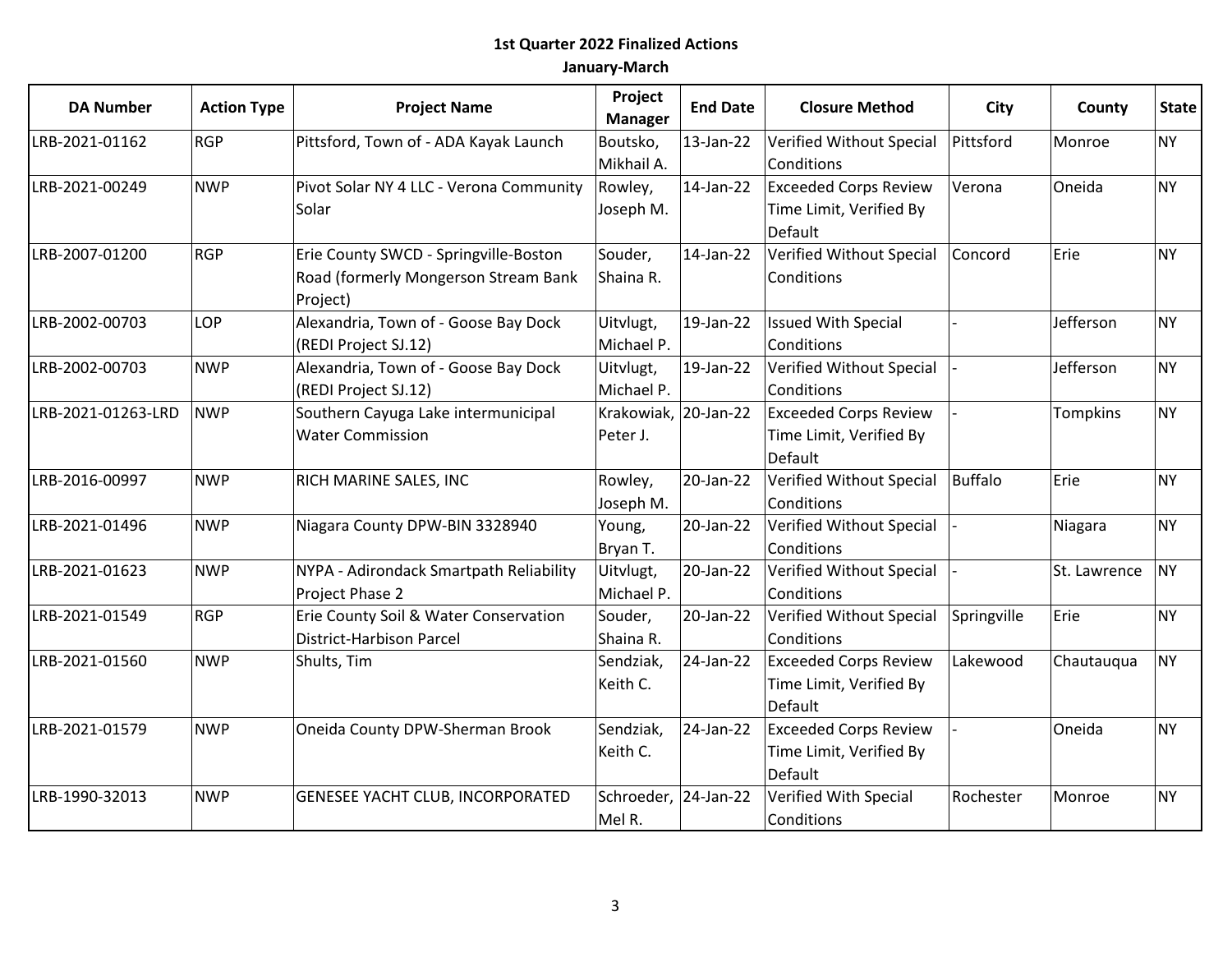| <b>DA Number</b> | <b>Action Type</b> | <b>Project Name</b>                                                                              | Project<br><b>Manager</b>        | <b>End Date</b> | <b>Closure Method</b>                                              | City             | County       | <b>State</b> |
|------------------|--------------------|--------------------------------------------------------------------------------------------------|----------------------------------|-----------------|--------------------------------------------------------------------|------------------|--------------|--------------|
| LRB-1999-02397   | <b>NWP</b>         | NYSDEC-Cincinnatus Flood Control Project Schroeder, 24-Jan-22<br>(Formerly: CINCINNATUS TOWN OF) | Mel R.                           |                 | Verified Without Special<br>Conditions                             |                  | Cortland     | <b>NY</b>    |
| LRB-2021-00699   | <b>NWP</b>         | Harmon, John                                                                                     | Schroeder, 24-Jan-22<br>Mel R.   |                 | Verified Without Special<br>Conditions                             | Cicero           | Onondaga     | <b>NY</b>    |
| LRB-2019-00755   | <b>NWP</b>         | <b>LS Power Grid</b>                                                                             | Uitvlugt,<br>Michael P.          | 24-Jan-22       | Verified Without Special<br>Conditions                             |                  | Oneida       | <b>NY</b>    |
| LRB-2021-01557   | <b>NWP</b>         | Wray, Ken                                                                                        | Sendziak,<br>Keith C.            | 25-Jan-22       | <b>Exceeded Corps Review</b><br>Time Limit, Verified By<br>Default | Lakewood         | Chautauqua   | <b>NY</b>    |
| LRB-2021-01591   | <b>NWP</b>         | Roberts, Andrew                                                                                  | Sendziak,<br>Keith C.            | 25-Jan-22       | <b>Exceeded Corps Review</b><br>Time Limit, Verified By<br>Default | Cayuga           | Cayuga       | <b>NY</b>    |
| LRB-2021-01558   | <b>NWP</b>         | Cochran, John                                                                                    | Krawczyk,<br>Joseph W.           | 26-Jan-22       | <b>Exceeded Corps Review</b><br>Time Limit, Verified By<br>Default | Mayville         | Chautauqua   | <b>NY</b>    |
| LRB-2021-01571   | <b>RGP</b>         | Legge, Bob                                                                                       | Sendziak,<br>Keith C.            | 26-Jan-22       | <b>Exceeded Corps Review</b><br>Time Limit, Verified By<br>Default | North Rose       | Wayne        | <b>NY</b>    |
| LRB-2017-00968   | LOP                | Ziegler, Jeffrey                                                                                 | SMITH,<br>AARON C.               | 26-Jan-22       | <b>Issued With Special</b><br>Conditions                           | <b>Brewerton</b> | Onondaga     | <b>NY</b>    |
| LRB-2021-01371   | <b>NWP</b>         | Claypool, Ryan                                                                                   | Connerton, 26-Jan-22<br>Molly A. |                 | Verified Without Special<br>Conditions                             | Castile          | Wyoming      | <b>NY</b>    |
| LRB-2021-01377   | <b>NWP</b>         | Gross, Peter                                                                                     | Connerton, 26-Jan-22<br>Molly A. |                 | Verified Without Special<br>Conditions                             | Castile          | Wyoming      | <b>NY</b>    |
| LRB-2021-00697   | <b>NWP</b>         | Aleksic, Ilija & Allying                                                                         | Schroeder, 27-Jan-22<br>Mel R.   |                 | Verified Without Special<br>Conditions                             | Cicero           | Onondaga     | <b>NY</b>    |
| LRB-2019-00661   | <b>NWP</b>         | New York Power Authority (NYPA) -<br>Moses-Adirondack Smart Path Reliability<br>Project          | Uitvlugt,<br>Michael P.          | 27-Jan-22       | Verified Without Special<br>Conditions                             | Canton           | St. Lawrence | <b>NY</b>    |
| LRB-2021-00425   | <b>NWP</b>         | Wightman, David                                                                                  | Connerton, 28-Jan-22<br>Molly A. |                 | Verified Without Special<br>Conditions                             | Eagle Bay        | Herkimer     | <b>NY</b>    |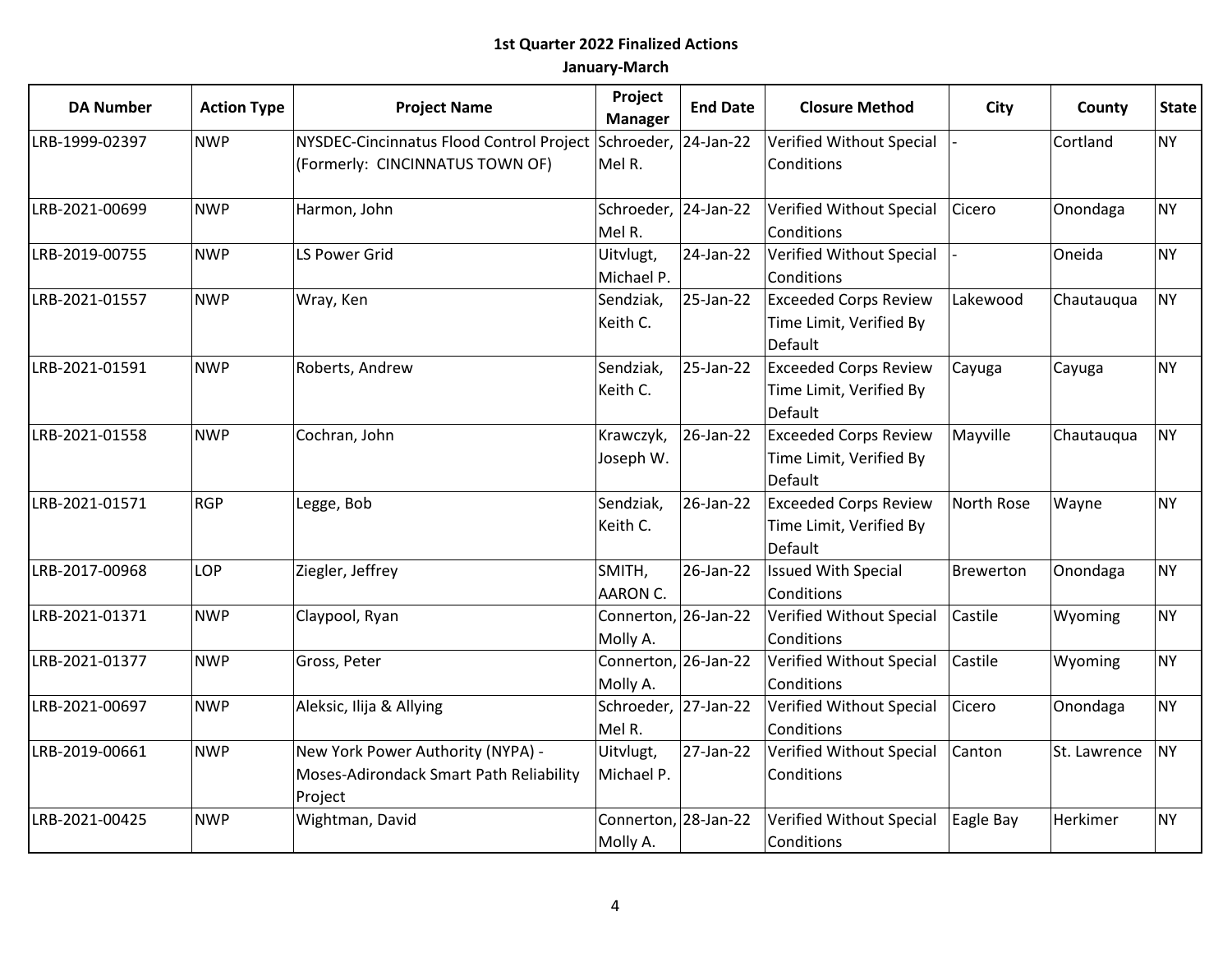| <b>DA Number</b> | <b>Action Type</b> | <b>Project Name</b>                   | Project<br><b>Manager</b> | <b>End Date</b> | <b>Closure Method</b>        | City                     | County    | <b>State</b> |
|------------------|--------------------|---------------------------------------|---------------------------|-----------------|------------------------------|--------------------------|-----------|--------------|
| LRB-2021-01290   | <b>NWP</b>         | Day, Jeffrey                          | Francisco,                | 28-Jan-22       | Verified Without Special     | Naples                   | Ontario   | <b>NY</b>    |
|                  |                    |                                       | Ernest A.                 |                 | Conditions                   |                          |           |              |
| LRB-2021-01578   | <b>RGP</b>         | Titus, Larry                          | Krakowiak, 28-Jan-22      |                 | Verified Without Special     |                          | Wayne     | <b>NY</b>    |
|                  |                    |                                       | Peter J.                  |                 | Conditions                   |                          |           |              |
| LRB-2021-01604   | <b>NWP</b>         | Stark, Paul                           | Sendziak,                 | 31-Jan-22       | <b>Exceeded Corps Review</b> | Bemus Point   Chautauqua |           | <b>NY</b>    |
|                  |                    |                                       | Keith C.                  |                 | Time Limit, Verified By      |                          |           |              |
|                  |                    |                                       |                           |                 | Default                      |                          |           |              |
| LRB-2021-01250   | <b>NWP</b>         | Buffalo Niagara Waterkeeper (BNW)     | Rowley,                   | 31-Jan-22       | Verified Without Special     |                          | Niagara   | <b>NY</b>    |
|                  |                    |                                       | Joseph M.                 |                 | Conditions                   |                          |           |              |
| LRB-2021-01603   | <b>NWP</b>         | Alexandria, Town of                   | Krawczyk,                 | $1-Feb-22$      | <b>Exceeded Corps Review</b> |                          | Jefferson | <b>NY</b>    |
|                  |                    |                                       | Joseph W.                 |                 | Time Limit, Verified By      |                          |           |              |
|                  |                    |                                       |                           |                 | Default                      |                          |           |              |
| LRB-2021-00698   | <b>NWP</b>         | Bailer, Richard                       | Schroeder, 1-Feb-22       |                 | Verified Without Special     | Cicero                   | Oswego    | <b>NY</b>    |
|                  |                    |                                       | Mel R.                    |                 | Conditions                   |                          |           |              |
| LRB-2021-01464   | <b>NWP</b>         | Frankhouser, David and Sonia          | Francisco,                | $1-Feb-22$      | Verified Without Special     |                          | Allegany  | <b>NY</b>    |
|                  |                    |                                       | Ernest A.                 |                 | Conditions                   |                          |           |              |
| LRB-2009-00946   | <b>RGP</b>         | Fichter, Karla                        | Sendziak,                 | $1-Feb-22$      | Verified Without Special     | Rochester                | Monroe    | <b>NY</b>    |
|                  |                    |                                       | Keith C.                  |                 | Conditions                   |                          |           |              |
| LRB-2021-01304   | <b>NWP</b>         | Jacobs, Kendra                        | Boutsko,                  | 2-Feb-22        | <b>Exceeded Corps Review</b> | Sodus                    | Wayne     | <b>NY</b>    |
|                  |                    |                                       | Mikhail A.                |                 | Time Limit, Verified By      |                          |           |              |
|                  |                    |                                       |                           |                 | Default                      |                          |           |              |
| LRB-2013-00357   | LOP                | Sunset Bay Marina Venture, LLC        | Schroeder, 2-Feb-22       |                 | <b>Issued With Special</b>   | Wilson                   | Niagara   | <b>NY</b>    |
|                  |                    |                                       | Mel R.                    |                 | Conditions                   |                          |           |              |
| LRB-2021-00932   | <b>RGP</b>         | Bonin, John                           | Schroeder, 2-Feb-22       |                 | Verified Without Special     | North Rose               | Wayne     | <b>NY</b>    |
|                  |                    |                                       | Mel R.                    |                 | Conditions                   |                          |           |              |
| LRB-2021-00987   | <b>NWP</b>         | Torrance, Michael K.                  | Schroeder, 3-Feb-22       |                 | Verified Without Special     | Grand Island             | Erie      | <b>NY</b>    |
|                  |                    |                                       | Mel R.                    |                 | Conditions                   |                          |           |              |
| LRB-2020-01386   | <b>RGP</b>         | Congdon, Bill                         | Schroeder, 3-Feb-22       |                 | Verified Without Special     | Hilton                   | Monroe    | <b>NY</b>    |
|                  |                    |                                       | Mel R.                    |                 | Conditions                   |                          |           |              |
| LRB-2013-01260   | <b>NWP</b>         | Bella Vista Group - 6500 Transit Road | Crosson,                  | $4$ -Feb-22     | Verified With Special        |                          | Erie      | <b>NY</b>    |
|                  |                    |                                       | Martin H.                 |                 | Conditions                   |                          |           |              |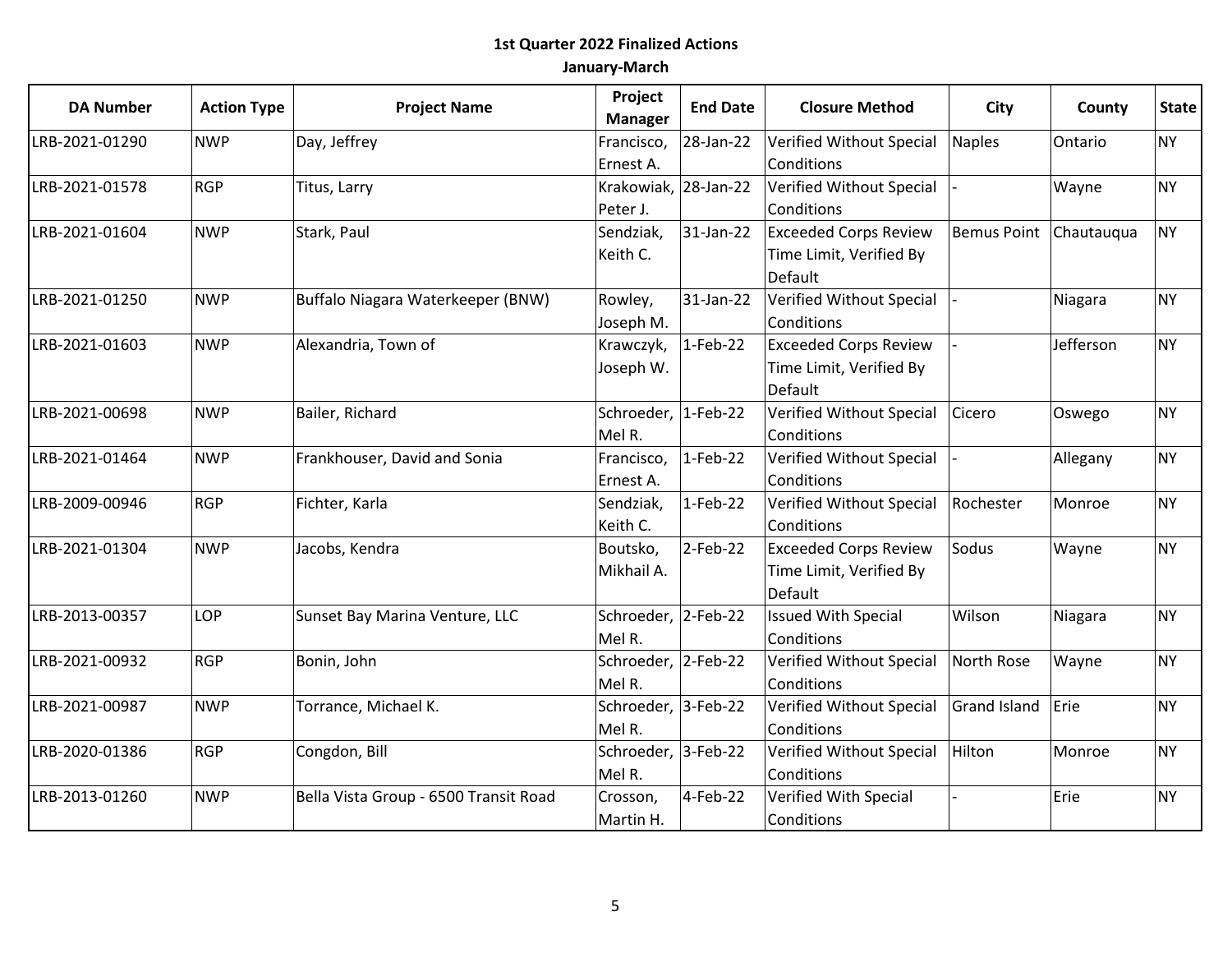| <b>DA Number</b> | <b>Action Type</b> | <b>Project Name</b>                                                                                           | Project<br><b>Manager</b>       | <b>End Date</b> | <b>Closure Method</b>                                              | City      | County     | <b>State</b> |
|------------------|--------------------|---------------------------------------------------------------------------------------------------------------|---------------------------------|-----------------|--------------------------------------------------------------------|-----------|------------|--------------|
| LRB-2021-01048   | <b>NWP</b>         | SunEast Flat Hill Solar LLC                                                                                   | Crawford,<br>Margaret<br>А.     | 4-Feb-22        | Verified Without Special<br>Conditions                             |           | Herkimer   | <b>NY</b>    |
| LRB-2022-00031   | <b>NWP</b>         | WNY STAMP-Offsite WasteWater Sewer<br>Line Installation                                                       | Connerton, 4-Feb-22<br>Molly A. |                 | Verified Without Special<br>Conditions                             |           | Orleans    | <b>NY</b>    |
| LRB-2022-00095   | <b>NWP</b>         | Rorapaugh, Kristin                                                                                            | Souder,<br>Shaina R.            | 8-Feb-22        | Verified Without Special<br>Conditions                             | Pittsford | Monroe     | <b>NY</b>    |
| LRB-2022-00095   | <b>RGP</b>         | Rorapaugh, Kristin                                                                                            | Souder,<br>Shaina R.            | 8-Feb-22        | Verified Without Special<br>Conditions                             | Pittsford | Monroe     | <b>NY</b>    |
| LRB-2018-00224   | <b>NWP</b>         | Perusse, Patricia M.                                                                                          | Connerton, 9-Feb-22<br>Molly A. |                 | <b>Exceeded Corps Review</b><br>Time Limit, Verified By<br>Default | Wolcott   | Wayne      | <b>NY</b>    |
| LRB-2021-00847   | <b>RGP</b>         | Gates, Randall<br><b>Docks Gates</b>                                                                          | Smith,<br>Michael W.            | 10-Feb-22       | Verified Without Special<br>Conditions                             | Phoenix   | Oswego     | <b>NY</b>    |
| LRB-2021-00749   | <b>NWP</b>         | Solimano, Megan                                                                                               | Boutsko,<br>Mikhail A.          | 11-Feb-22       | Verified Without Special<br>Conditions                             |           | Monroe     | <b>NY</b>    |
| LRB-2021-01438   | <b>NWP</b>         | <b>USFWS-Big Creek Restoration</b>                                                                            | Crawford,<br>Margaret<br>А.     | 11-Feb-22       | Verified Without Special<br>Conditions                             |           | Oneida     | <b>NY</b>    |
| LRB-2017-00893   | <b>NWP</b>         | Taft Jr., Vaughan                                                                                             | Crawford,<br>Margaret<br>А.     | 11-Feb-22       | Verified Without Special<br>Conditions                             | Woodhull  | Steuben    | <b>NY</b>    |
| LRB-1981-04845   | PERMITMOD          | <b>WILSON, TOWN OF TWELVE MILE CREEK</b>                                                                      | Schroeder, 14-Feb-22<br>Mel R.  |                 | <b>Extension of Time</b><br>Authorized                             |           | Niagara    | <b>NY</b>    |
| LRB-2022-00022   | <b>NWP</b>         | Weiman, Shawn                                                                                                 | Sendziak,<br>Keith C.           | 14-Feb-22       | Verified Without Special<br>Conditions                             | Rome      | Oneida     | <b>NY</b>    |
| LRB-2022-00023   | <b>NWP</b>         | <b>Wyoming County Department of</b><br>Highways-Perry Culvert No. 24                                          | Sendziak,<br>Keith C.           | 14-Feb-22       | Verified Without Special<br>Conditions                             |           | Wyoming    | <b>NY</b>    |
| LRB-2021-00631   | <b>NWP</b>         | Chautauqua County Department of Public Connerton, 14-Feb-22<br>Facilities - County Bridge 1080 Hopkins<br>Ave | Molly A.                        |                 | Verified Without Special<br>Conditions                             |           | Chautauqua | <b>NY</b>    |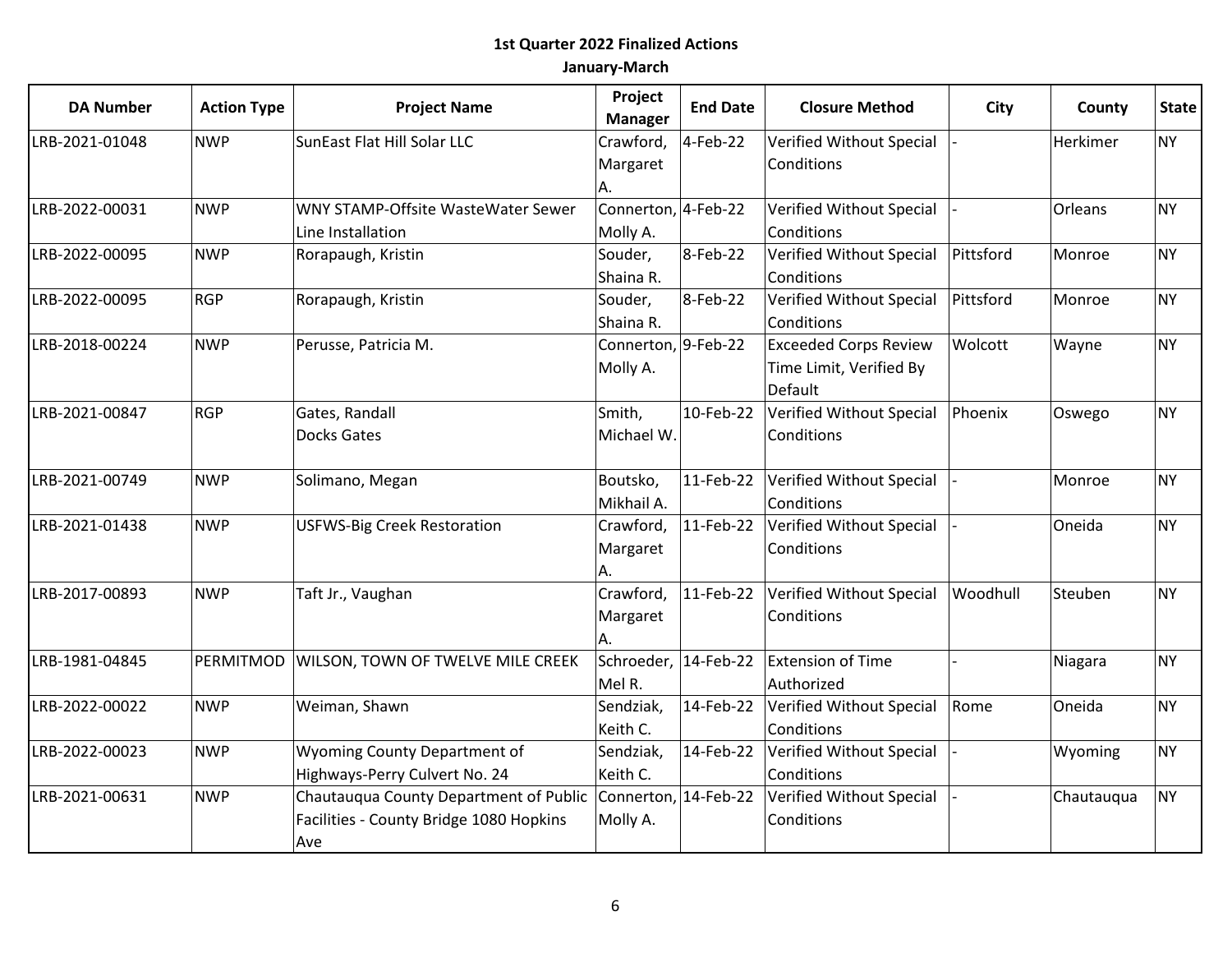| <b>DA Number</b> | <b>Action Type</b> | <b>Project Name</b>                                | Project<br><b>Manager</b> | <b>End Date</b>      | <b>Closure Method</b>              | City                | County       | <b>State</b> |
|------------------|--------------------|----------------------------------------------------|---------------------------|----------------------|------------------------------------|---------------------|--------------|--------------|
| LRB-2021-01272   | <b>NWP</b>         | Borrell, Adam                                      | Krawczyk,                 | 15-Feb-22            | Verified Without Special           |                     | Wayne        | <b>NY</b>    |
|                  |                    |                                                    | Joseph W.                 |                      | Conditions                         |                     |              |              |
| LRB-2021-01182   | <b>RGP</b>         | Gates, Bill                                        |                           | Schroeder, 15-Feb-22 | Verified Without Special           | Wolcott             | Wayne        | <b>NY</b>    |
|                  |                    |                                                    | Mel R.                    |                      | Conditions                         |                     |              |              |
| LRB-2022-00038   | <b>RGP</b>         | Kirchberger, James                                 | Krawczyk,                 | 16-Feb-22            | Verified Without Special           | Clayton             | Jefferson    | <b>NY</b>    |
|                  |                    |                                                    | Joseph W.                 |                      | Conditions                         |                     |              |              |
| LRB-2021-01616   | <b>RGP</b>         | Shoen, Scott                                       | Rowley,                   |                      | 16-Feb-22 Verified Without Special |                     | St. Lawrence | <b>NY</b>    |
|                  |                    |                                                    | Joseph M.                 |                      | Conditions                         |                     |              |              |
| LRB-2021-01573   | <b>RGP</b>         | Hawkins, Brad                                      | Krawczyk,                 | 16-Feb-22            | Verified Without Special           | Sterling            | Cayuga       | <b>NY</b>    |
|                  |                    |                                                    | Joseph W.                 |                      | Conditions                         |                     |              |              |
| LRB-2021-01073   | <b>RGP</b>         | Gilbert, Michael,                                  |                           | Schroeder, 16-Feb-22 | Verified Without Special           | Clay                | Onondaga     | <b>NY</b>    |
|                  |                    |                                                    | Mel R.                    |                      | Conditions                         |                     |              |              |
| LRB-2021-01592   | RGP                | Sansone, Mark                                      | Krawczyk,                 | 17-Feb-22            | Verified Without Special           | Hilton              | Monroe       | <b>NY</b>    |
|                  |                    |                                                    | Joseph W.                 |                      | Conditions                         |                     |              |              |
| LRB-2022-00026   | <b>NWP</b>         | NYSDEC - Bureau of Wildlife                        | Sendziak,                 | 18-Feb-22            | Verified Without Special           |                     | Jefferson    | <b>NY</b>    |
|                  |                    |                                                    | Keith C.                  |                      | Conditions                         |                     |              |              |
| LRB-2022-00107   | <b>NWP</b>         | Krapf, Barbara                                     | Sendziak,                 | 23-Feb-22            | Verified Without Special           | <b>Conesus</b>      | Livingston   | <b>NY</b>    |
|                  |                    |                                                    | Keith C.                  |                      | Conditions                         |                     |              |              |
| LRB-2021-00263   | <b>NWP</b>         | Aptitude Rochester LLC (Previously: 0 East Souder, |                           | 24-Feb-22            | Verified With Special              |                     | Monroe       | <b>NY</b>    |
|                  |                    | River Road project)                                | Shaina R.                 |                      | Conditions                         |                     |              |              |
| LRB-2006-01431   | <b>NWP</b>         | Alexandria Bay, Village of - Water                 | Uitvlugt,                 | 25-Feb-22            | Verified Without Special           |                     | Jefferson    | <b>NY</b>    |
|                  |                    | <b>Treatment Plant</b>                             | Michael P.                |                      | Conditions                         |                     |              |              |
| LRB-2020-00402   | <b>NWP</b>         | Falletta, David (East Parcel 63.02-1-3)            | Rowley,                   | 25-Feb-22            | Verified Without Special           | <b>Grand Island</b> | Erie         | <b>NY</b>    |
|                  |                    |                                                    | Joseph M.                 |                      | Conditions                         |                     |              |              |
| LRB-2020-01461   | <b>NWP</b>         | OYA Solar - Lane Road                              | Uitvlugt,                 | 28-Feb-22            | Verified With Special              |                     | Jefferson    | <b>NY</b>    |
|                  |                    |                                                    | Michael P.                |                      | Conditions                         |                     |              |              |
| LRB-2020-00149   | <b>NWP</b>         | Newfane, Town of                                   | Crosson,                  | 28-Feb-22            | Verified With Special              |                     | Niagara      | <b>NY</b>    |
|                  |                    |                                                    | Martin H.                 |                      | Conditions                         |                     |              |              |
| LRB-2021-01550   | <b>NWP</b>         | NYSDOT R9 RTE 26 OVER OTSELIC RIVER                | Rowley,                   | 28-Feb-22            | Verified Without Special           |                     | Chenango     | <b>NY</b>    |
|                  |                    | (BIN 1018740)                                      | Joseph M.                 |                      | Conditions                         |                     |              |              |
| LRB-2021-00749   | <b>NWP</b>         | Solimano, Megan                                    | Boutsko,                  | 28-Feb-22            | Verified Without Special           |                     | Monroe       | <b>NY</b>    |
|                  |                    |                                                    | Mikhail A.                |                      | Conditions                         |                     |              |              |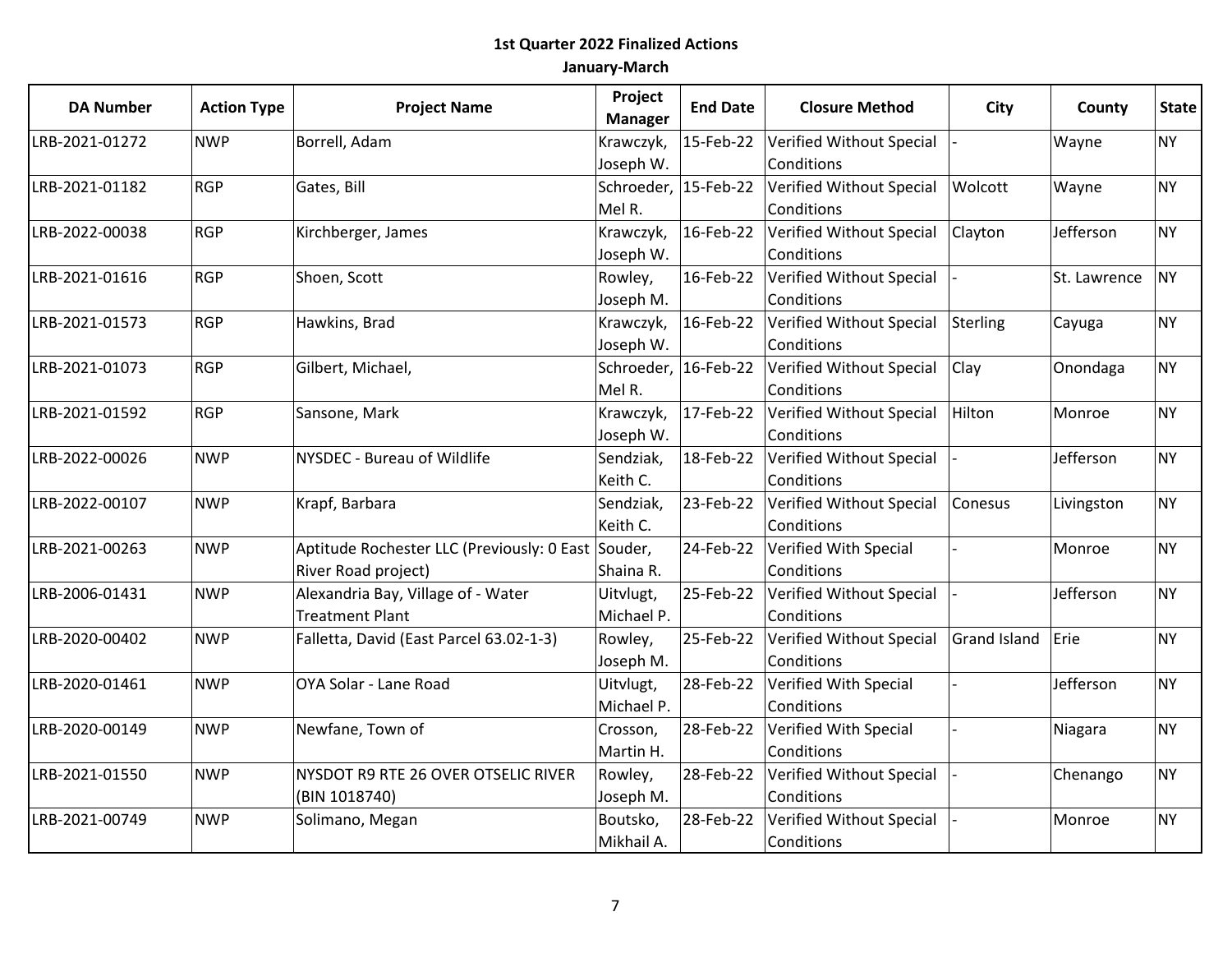| <b>DA Number</b> | <b>Action Type</b> | <b>Project Name</b>                       | Project<br><b>Manager</b> | <b>End Date</b> | <b>Closure Method</b>    | City         | County       | <b>State</b> |
|------------------|--------------------|-------------------------------------------|---------------------------|-----------------|--------------------------|--------------|--------------|--------------|
| LRB-2021-01063   | <b>RGP</b>         | Peterson, John                            | Schroeder, 28-Feb-22      |                 | Verified Without Special | Henderson    | Jefferson    | <b>NY</b>    |
|                  |                    |                                           | Mel R.                    |                 | Conditions               | Harbor       |              |              |
| LRB-2007-00857   | <b>RGP</b>         | Scheerens, Clark L. (previous: Scheerens, | Krakowiak, 1-Mar-22       |                 | Verified With Special    | Sodus Point  | Wayne        | <b>NY</b>    |
|                  |                    | Carol)                                    | Peter J.                  |                 | Conditions               |              |              |              |
| LRB-2021-01388   | <b>NWP</b>         | Lancaster, Town of-N. Br. Slate Bottom    | Crosson,                  | $1-Mar-22$      | Verified Without Special |              | Erie         | <b>NY</b>    |
|                  |                    | Creek                                     | Martin H.                 |                 | Conditions               |              |              |              |
| LRB-2016-00251   | <b>NWP</b>         | NYSDEC - Old Upper Mountain Road State    | Rowley,                   | $1-Mar-22$      | Verified Without Special |              | Niagara      | <b>NY</b>    |
|                  |                    | Superfund Site                            | Joseph M.                 |                 | Conditions               |              |              |              |
| LRB-2021-01180   | <b>NWP</b>         | Ford, Brian                               | Schroeder,  1-Mar-22      |                 | Verified Without Special | Wolcott      | Wayne        | <b>NY</b>    |
|                  |                    |                                           | Mel R.                    |                 | Conditions               |              |              |              |
| LRB-2019-00700   | <b>NWP</b>         | Buffalo Niagara Waterkeeper (Trib 6 on    | Rowley,                   | $1-Mar-22$      | Verified Without Special | Orangeville  | Wyoming      | <b>NY</b>    |
|                  |                    | Crow Creek)                               | Joseph M.                 |                 | Conditions               |              |              |              |
| LRB-2021-01180   | <b>RGP</b>         | Ford, Brian                               | Schroeder,  1-Mar-22      |                 | Verified Without Special | Wolcott      | Wayne        | <b>NY</b>    |
|                  |                    |                                           | Mel R.                    |                 | Conditions               |              |              |              |
| LRB-2022-00134   | <b>NWP</b>         | Webster, Richard                          | Krakowiak, 2-Mar-22       |                 | Verified With Special    | Wolcott      | Wayne        | <b>NY</b>    |
|                  |                    |                                           | Peter J.                  |                 | Conditions               |              |              |              |
| LRB-2021-01150   | <b>NWP</b>         | Garone, Michael J & Catherine C           | Souder,                   | 2-Mar-22        | Verified Without Special | Chittenango  | Madison      | <b>NY</b>    |
|                  |                    |                                           | Shaina R.                 |                 | Conditions               |              |              |              |
| LRB-2020-00652   | <b>NWP</b>         | Portville CSG 4 LLC Solar Project         | Connerton, 2-Mar-22       |                 | Verified Without Special |              | Cattaraugus  | <b>NY</b>    |
|                  |                    |                                           | Molly A.                  |                 | Conditions               |              |              |              |
| LRB-2002-02424   | <b>NWP</b>         | BERNATOVICH, JEFFREY A.                   | Schroeder, 2-Mar-22       |                 | Verified Without Special |              | Onondaga     | <b>NY</b>    |
|                  |                    |                                           | Mel R.                    |                 | Conditions               |              |              |              |
| LRB-1999-00193   | <b>RGP</b>         | <b>ANDERSON HAROLD J</b>                  | Boutsko,                  | $2-Mar-22$      | Verified Without Special | Harpursville | Chenango     | <b>NY</b>    |
|                  |                    |                                           | Mikhail A.                |                 | Conditions               |              |              |              |
| LRB-2020-00267   | <b>NWP</b>         | REDI Project SJ 163 - Maple City Trail at | Uitvlugt,                 | 3-Mar-22        | Verified With Special    |              | St. Lawrence | <b>NY</b>    |
|                  |                    | Oswegatchie & St. Lawrence River          | Michael P.                |                 | Conditions               |              |              |              |
| LRB-2021-01485   | <b>NWP</b>         | Banfield, Donald                          | Krawczyk,                 | 3-Mar-22        | Verified Without Special | Lansing      | Tompkins     | <b>NY</b>    |
|                  |                    |                                           | Joseph W.                 |                 | Conditions               |              |              |              |
| LRB-2014-00671   | <b>NWP</b>         | Bookman, Terri (Previously: Angelone,     | Schroeder, 3-Mar-22       |                 | Verified Without Special | Ontario      | Wayne        | <b>NY</b>    |
|                  |                    | Julie)                                    | Mel R.                    |                 | Conditions               |              |              |              |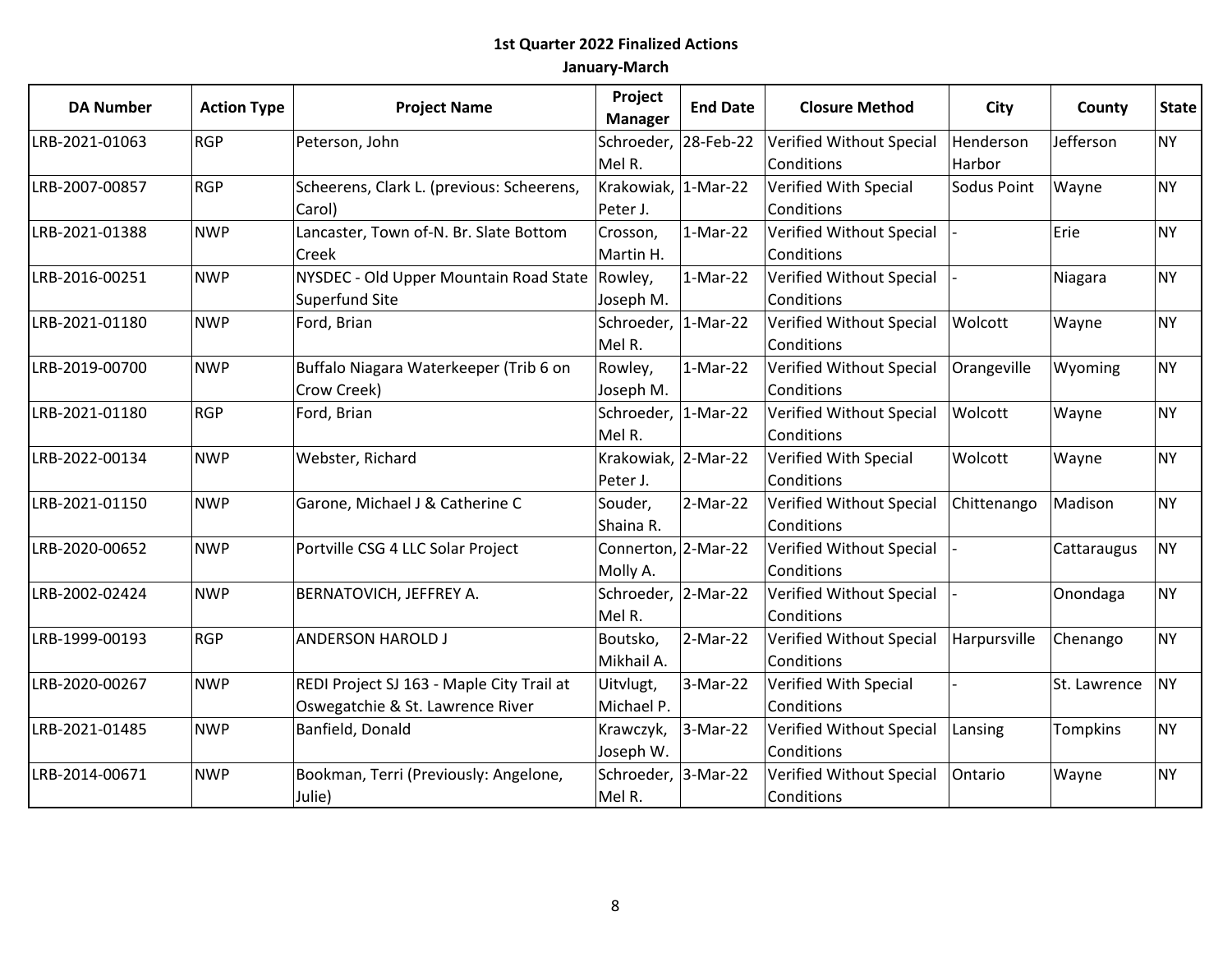| <b>DA Number</b> | <b>Action Type</b> | <b>Project Name</b>                               | Project<br><b>Manager</b> | <b>End Date</b> | <b>Closure Method</b>        | City       | County     | <b>State</b> |
|------------------|--------------------|---------------------------------------------------|---------------------------|-----------------|------------------------------|------------|------------|--------------|
| LRB-2003-01852   | <b>NWP</b>         | Gustafson, Jon (Previously: RICE, LOUISE          | Krawczyk,                 | 4-Mar-22        | <b>Exceeded Corps Review</b> |            | Seneca     | <b>NY</b>    |
|                  |                    | AND ED)                                           | Joseph W.                 |                 | Time Limit, Verified By      |            |            |              |
|                  |                    |                                                   |                           |                 | Default                      |            |            |              |
| LRB-2022-00028   | <b>NWP</b>         | Ovid, Town of (Site 356 Combs Rd)                 | Krawczyk,                 | 4-Mar-22        | <b>Exceeded Corps Review</b> |            | Seneca     | <b>NY</b>    |
|                  |                    |                                                   | Joseph W.                 |                 | Time Limit, Verified By      |            |            |              |
|                  |                    |                                                   |                           |                 | Default                      |            |            |              |
| LRB-2022-00074   | <b>NWP</b>         | Carroll, Corrie                                   | Krawczyk,                 | 4-Mar-22        | <b>Exceeded Corps Review</b> | Homer      | Cayuga     | <b>NY</b>    |
|                  |                    |                                                   | Joseph W.                 |                 | Time Limit, Verified By      |            |            |              |
|                  |                    |                                                   |                           |                 | Default                      |            |            |              |
| LRB-2021-01220   | <b>NWP</b>         | Cortland County Highway Dept - McGraw-            | Brown,                    | 4-Mar-22        | Verified With Special        |            | Cortland   | <b>NY</b>    |
|                  |                    | Marathon Rd over Hunts Creek                      | Bridget E.                |                 | Conditions                   |            |            |              |
| LRB-2021-01038   | <b>NWP</b>         | Cooley, Bethanne                                  | Rowley,                   | 4-Mar-22        | Verified Without Special     |            | Oswego     | <b>NY</b>    |
|                  |                    |                                                   | Joseph M.                 |                 | Conditions                   |            |            |              |
| LRB-2021-01330   | <b>RGP</b>         | Allen, John                                       | Schroeder, 4-Mar-22       |                 | Verified Without Special     | Wolcott    | Wayne      | <b>NY</b>    |
|                  |                    |                                                   | Mel R.                    |                 | Conditions                   |            |            |              |
| LRB-2021-00544   | <b>NWP</b>         | Salzler, Todd                                     | Schroeder, 7-Mar-22       |                 | Verified Without Special     | Rushford   | Allegany   | <b>NY</b>    |
|                  |                    |                                                   | Mel R.                    |                 | Conditions                   |            |            |              |
| LRB-2021-01334   | <b>NWP</b>         | NYSDEC-Westdale Dam Fishing Access Site Uitvlugt, |                           | 7-Mar-22        | Verified Without Special     |            | Oneida     | <b>NY</b>    |
|                  |                    |                                                   | Michael P.                |                 | Conditions                   |            |            |              |
| LRB-2022-00049   | <b>NWP</b>         | Plum Point Lodge on Seneca LLC                    | Sendziak,                 | 7-Mar-22        | Verified Without Special     | Himrod     | Yates      | <b>NY</b>    |
|                  |                    |                                                   | Keith C.                  |                 | Conditions                   |            |            |              |
| LRB-2019-00664   | <b>NWP</b>         | NYSDOT PIN 2004.12 BIN 1026490 SR 51              | Uitvlugt,                 | 8-Mar-22        | Verified Without Special     |            | Herkimer   | <b>NY</b>    |
|                  |                    | over Steele Creek                                 | Michael P.                |                 | Conditions                   |            |            |              |
| LRB-2022-00051   | <b>NWP</b>         | Heitamp, Gary                                     | Sendziak,                 | 9-Mar-22        | <b>Exceeded Corps Review</b> | Constantia | Oswego     | <b>NY</b>    |
|                  |                    |                                                   | Keith C.                  |                 | Time Limit, Verified By      |            |            |              |
|                  |                    |                                                   |                           |                 | Default                      |            |            |              |
| LRB-2019-01544   | <b>NWP</b>         | Sodus Point, Village of - White Birch             | Brown,                    | 9-Mar-22        | Verified Without Special     |            | Wayne      | <b>NY</b>    |
|                  |                    | Campground Wastewater Infrastructure              | Bridget E.                |                 | Conditions                   |            |            |              |
|                  |                    | (REDI WA.35)                                      |                           |                 |                              |            |            |              |
| LRB-2021-01589   | <b>NWP</b>         | Chautauqua County Department of Public            | Krakowiak, 9-Mar-22       |                 | Verified Without Special     |            | Chautauqua | <b>NY</b>    |
|                  |                    | Facilities-BIN 2258390                            | Peter J.                  |                 | Conditions                   |            |            |              |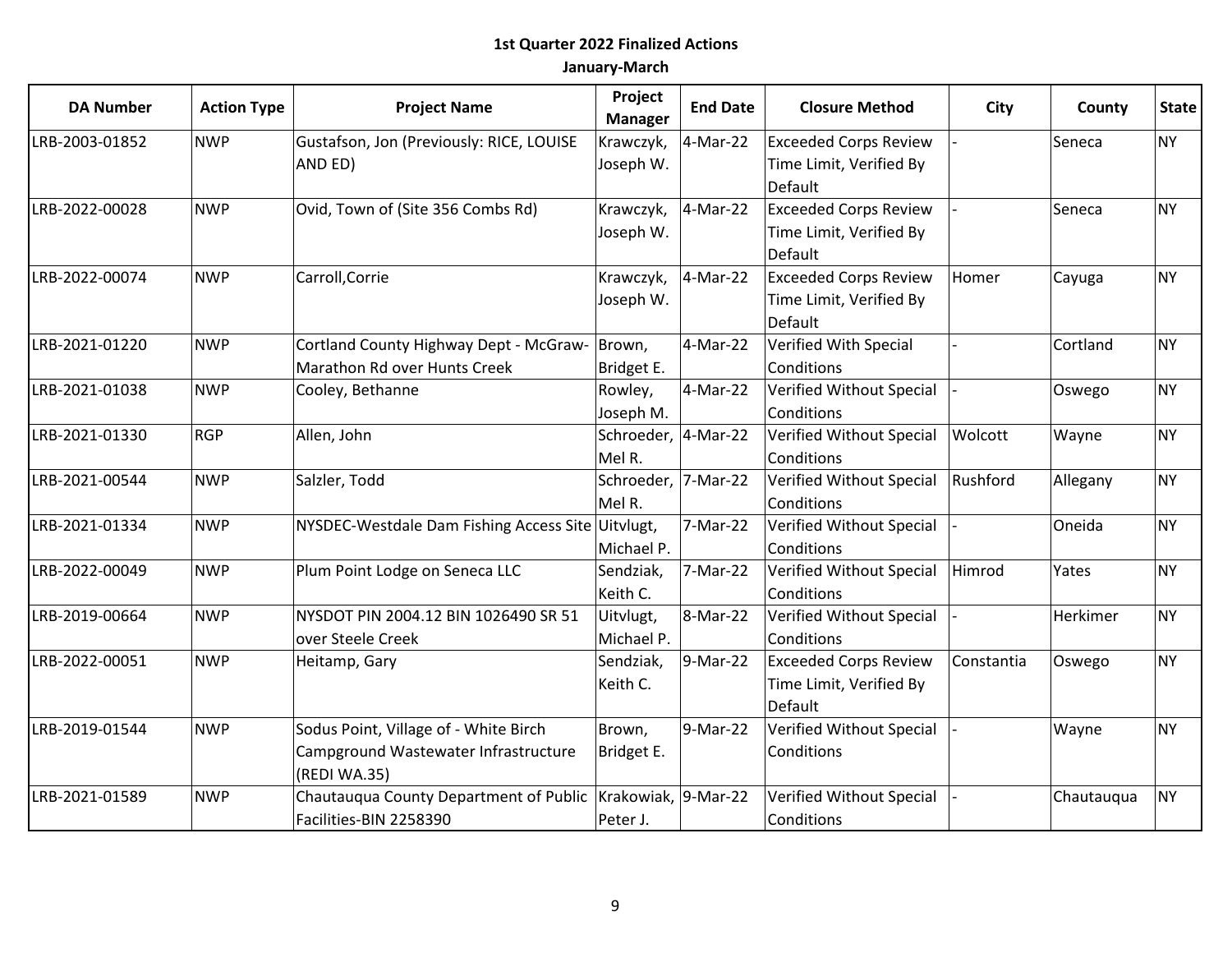| <b>DA Number</b> | <b>Action Type</b> | <b>Project Name</b>                       | Project<br><b>Manager</b> | <b>End Date</b>      | <b>Closure Method</b>                         | City     | County       | <b>State</b> |
|------------------|--------------------|-------------------------------------------|---------------------------|----------------------|-----------------------------------------------|----------|--------------|--------------|
| LRB-2022-00082   | <b>NWP</b>         | Tioga County DPW - Glenmary Drive         | Metivier,                 | 9-Mar-22             | Verified Without Special                      |          | Tioga        | <b>NY</b>    |
|                  |                    |                                           | Steven V.                 |                      | Conditions                                    |          |              |              |
| LRB-2022-00162   | <b>NWP</b>         | Ruddock, James and Ginger                 | Uitvlugt,                 | 9-Mar-22             | Verified Without Special                      | Auburn   | Cayuga       | <b>NY</b>    |
|                  |                    |                                           | Michael P.                |                      | Conditions                                    |          |              |              |
| LRB-2022-00080   | <b>NWP</b>         | Burrows, Keith                            | Sendziak,                 |                      | 10-Mar-22 Exceeded Corps Review               |          | Wayne        | <b>NY</b>    |
|                  |                    |                                           | Keith C.                  |                      | Time Limit, Verified By                       |          |              |              |
|                  |                    |                                           |                           |                      | Default                                       |          |              |              |
| LRB-2003-01294   | PERMITMOD          | <b>SANDY POND CHANNEL MAINTENANCE</b>     | Crawford,                 |                      | 10-Mar-22 Permit Modified                     |          | Oswego       | <b>NY</b>    |
|                  |                    | <b>ASSOCIATION</b>                        | Margaret                  |                      |                                               |          |              |              |
|                  |                    |                                           | А.                        |                      |                                               |          |              |              |
| LRB-2021-01129   | <b>NWP</b>         | NYSOPRHP - Lake Ontario State Parkway     | Rowley,                   | 10-Mar-22            | Verified Without Special                      |          | Orleans      | <b>NY</b>    |
|                  |                    |                                           | Joseph M.                 |                      | Conditions                                    |          |              |              |
| LRB-2021-01384   | <b>NWP</b>         | ASA DeKalb NY Solar II LLC                | Crawford,                 |                      | 10-Mar-22 Verified Without Special            | Hermon   | St. Lawrence | <b>NY</b>    |
|                  |                    |                                           | Margaret                  |                      | Conditions                                    |          |              |              |
|                  |                    |                                           | A.                        |                      |                                               |          |              |              |
| LRB-2021-01612   | <b>NWP</b>         | O'Brien, Daniel                           |                           |                      | Krakowiak, 11-Mar-22 Verified With Special    | Stockton | Chautauqua   | <b>NY</b>    |
|                  |                    |                                           | Peter J.                  |                      | Conditions                                    |          |              |              |
| LRB-2021-01257   | <b>NWP</b>         | Grabowski, Sean                           | Boutsko,                  |                      | 11-Mar-22 Verified Without Special            |          | Cattaraugus  | <b>NY</b>    |
|                  |                    |                                           | Mikhail A.                |                      | Conditions                                    |          |              |              |
| LRB-2001-01408   | <b>NWP</b>         | Lessun, David and Lisa (Formerly          | Uitvlugt,                 | 11-Mar-22            | Verified Without Special                      |          | Onondaga     | <b>NY</b>    |
|                  |                    | SULLIVAN, TIM AND MURIEL)                 | Michael P.                |                      | Conditions                                    |          |              |              |
| LRB-2021-01444   | <b>NWP</b>         | <b>Barnes Road Solar</b>                  |                           |                      | Connerton, 11-Mar-22 Verified Without Special |          | Chautauqua   | <b>NY</b>    |
|                  |                    |                                           | Molly A.                  |                      | Conditions                                    |          |              |              |
| LRB-2020-00651   | <b>NWP</b>         | Portville CSG 3 LLC                       |                           | Connerton, 11-Mar-22 | Verified Without Special                      |          | Cattaraugus  | <b>NY</b>    |
|                  |                    |                                           | Molly A.                  |                      | Conditions                                    |          |              |              |
| LRB-2021-01439   | <b>RGP</b>         | Lee, Andrew                               | Francisco,                |                      | 11-Mar-22 Verified Without Special            | Wolcott  | Wayne        | <b>NY</b>    |
|                  |                    |                                           | Ernest A.                 |                      | Conditions                                    |          |              |              |
| LRB-2020-01626   | <b>NWP</b>         | Field of Dreams Solar Farm, LLC           | Crawford,                 |                      | 14-Mar-22 Exceeded Corps Review               |          | Jefferson    | <b>NY</b>    |
|                  |                    | (Previously: AES DE DevCo NC, LLC- (Field | Margaret                  |                      | Time Limit, Verified By                       |          |              |              |
|                  |                    | of Dreams Solar Farm - Tubolino           | Α.                        |                      | Default                                       |          |              |              |
|                  |                    | Property))                                |                           |                      |                                               |          |              |              |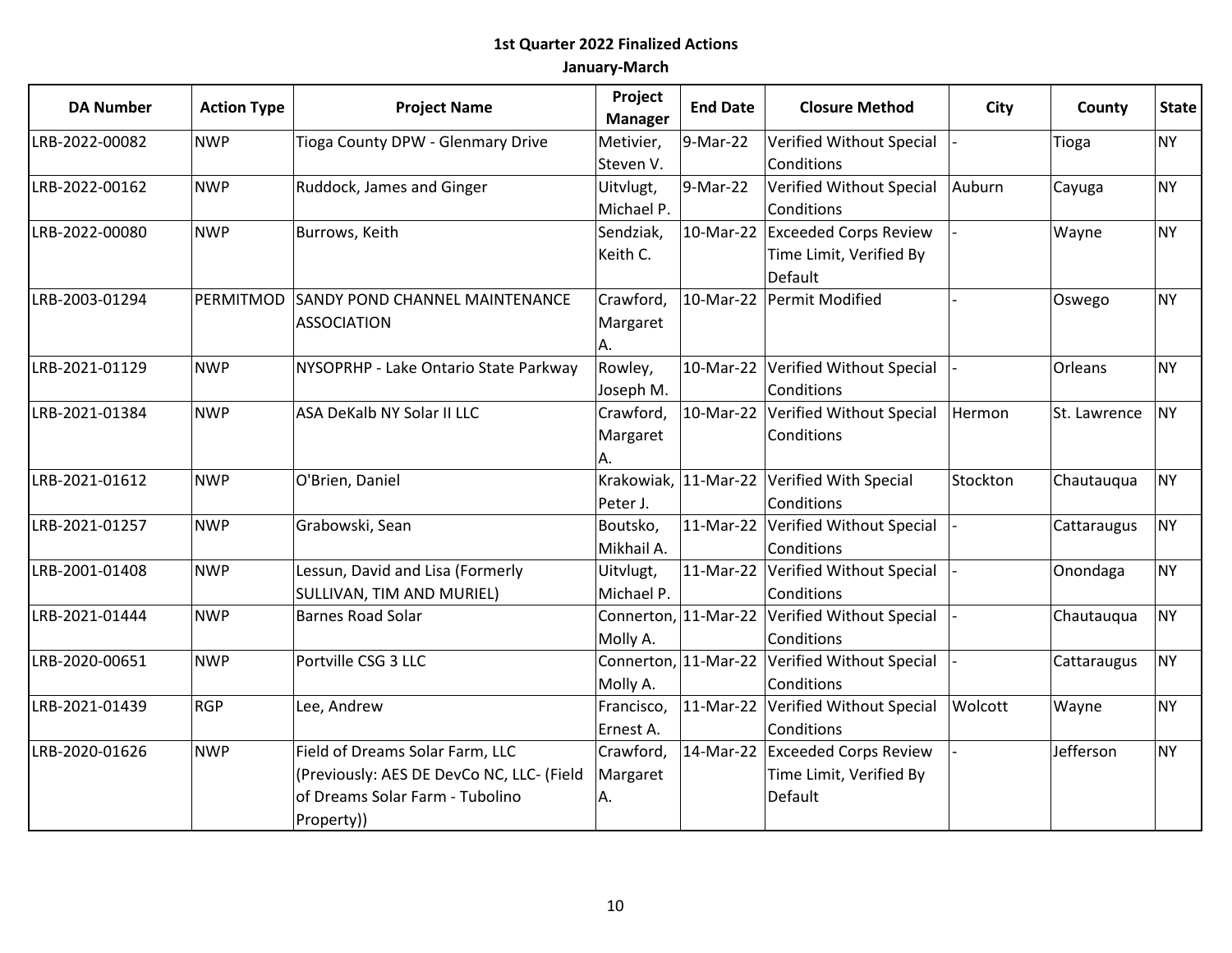| <b>DA Number</b> | <b>Action Type</b> | <b>Project Name</b>                     | Project<br><b>Manager</b> | <b>End Date</b> | <b>Closure Method</b>                    | City        | County      | <b>State</b> |
|------------------|--------------------|-----------------------------------------|---------------------------|-----------------|------------------------------------------|-------------|-------------|--------------|
| LRB-2021-01289   | <b>NWP</b>         | Hamburg, Town of-Eighteen mile Creek    | Francisco,                |                 | 14-Mar-22 Exceeded Corps Review          |             | Erie        | <b>NY</b>    |
|                  |                    |                                         | Ernest A.                 |                 | Time Limit, Verified By                  |             |             |              |
|                  |                    |                                         |                           |                 | Default                                  |             |             |              |
| LRB-2021-01570   | LOP                | Ventrice Real Estate Co - Fishers Point |                           |                 | Krakowiak, 14-Mar-22 Issued With Special | Clayton     | Jefferson   | <b>NY</b>    |
|                  |                    | Mobile Home Park                        | Peter J.                  |                 | Conditions                               |             |             |              |
| LRB-2022-00141   | <b>NWP</b>         | Healy, Chris                            | SMITH,                    |                 | 14-Mar-22 Verified Without Special       | Sterling    | Cayuga      | <b>NY</b>    |
|                  |                    |                                         | AARON C.                  |                 | Conditions                               |             |             |              |
| LRB-2021-00220   | <b>NWP</b>         | Cattaraugus County DPW - Leon Bridge    | Boutsko,                  |                 | 14-Mar-22 Verified Without Special       |             | Cattaraugus | <b>NY</b>    |
|                  |                    | #40                                     | Mikhail A.                |                 | Conditions                               |             |             |              |
| LRB-2021-01455   | <b>NWP</b>         | Dunham, Roger                           | Francisco,                |                 | 15-Mar-22 Exceeded Corps Review          | Canandaigua | Ontario     | <b>NY</b>    |
|                  |                    |                                         | Ernest A.                 |                 | Time Limit, Verified By                  |             |             |              |
|                  |                    |                                         |                           |                 | Default                                  |             |             |              |
| LRB-2022-00111   | <b>NWP</b>         | Schottland Chosen Spot, LLC             | Sendziak,                 |                 | 15-Mar-22 Exceeded Corps Review          | Canandaigua | Ontario     | <b>NY</b>    |
|                  |                    |                                         | Keith C.                  |                 | Time Limit, Verified By                  |             |             |              |
|                  |                    |                                         |                           |                 | Default                                  |             |             |              |
| LRB-2021-01204   | <b>NWP</b>         | Standish, Craig                         | Crawford,                 |                 | 15-Mar-22 Verified Without Special       | Cincinnatus | Cortland    | <b>NY</b>    |
|                  |                    |                                         | Margaret                  |                 | Conditions                               |             |             |              |
|                  |                    |                                         | А.                        |                 |                                          |             |             |              |
| LRB-2020-00148   | <b>NWP</b>         | DG New York CS, LLC - Niagara DG Solar  | Rowley,                   | 15-Mar-22       | Verified Without Special                 |             | Niagara     | <b>NY</b>    |
|                  |                    | and Energy Storage Project              | Joseph M.                 |                 | Conditions                               |             |             |              |
| LRB-2018-01045   | <b>NWP</b>         | Onondaga County - Murphy's Trail        | Crawford,                 |                 | 16-Mar-22 Verified With Special          |             | Onondaga    | <b>NY</b>    |
|                  |                    |                                         | Margaret                  |                 | Conditions                               |             |             |              |
|                  |                    |                                         | А.                        |                 |                                          |             |             |              |
| LRB-2022-00120   | <b>NWP</b>         | VanDeMoere, Alan                        | Sendziak,                 |                 | 16-Mar-22 Verified Without Special       | Honeoye     | Ontario     | <b>NY</b>    |
|                  |                    |                                         | Keith C.                  |                 | Conditions                               |             |             |              |
| LRB-2021-01204   | <b>NWP</b>         | Standish, Craig                         | Crawford,                 |                 | 16-Mar-22 Verified Without Special       | Cincinnatus | Cortland    | <b>NY</b>    |
|                  |                    |                                         | Margaret                  |                 | Conditions                               |             |             |              |
|                  |                    |                                         | А.                        |                 |                                          |             |             |              |
| LRB-2021-01204   | <b>RGP</b>         | Standish, Craig                         | Crawford,                 |                 | 16-Mar-22 Verified Without Special       | Cincinnatus | Cortland    | <b>NY</b>    |
|                  |                    |                                         | Margaret                  |                 | Conditions                               |             |             |              |
|                  |                    |                                         | Α.                        |                 |                                          |             |             |              |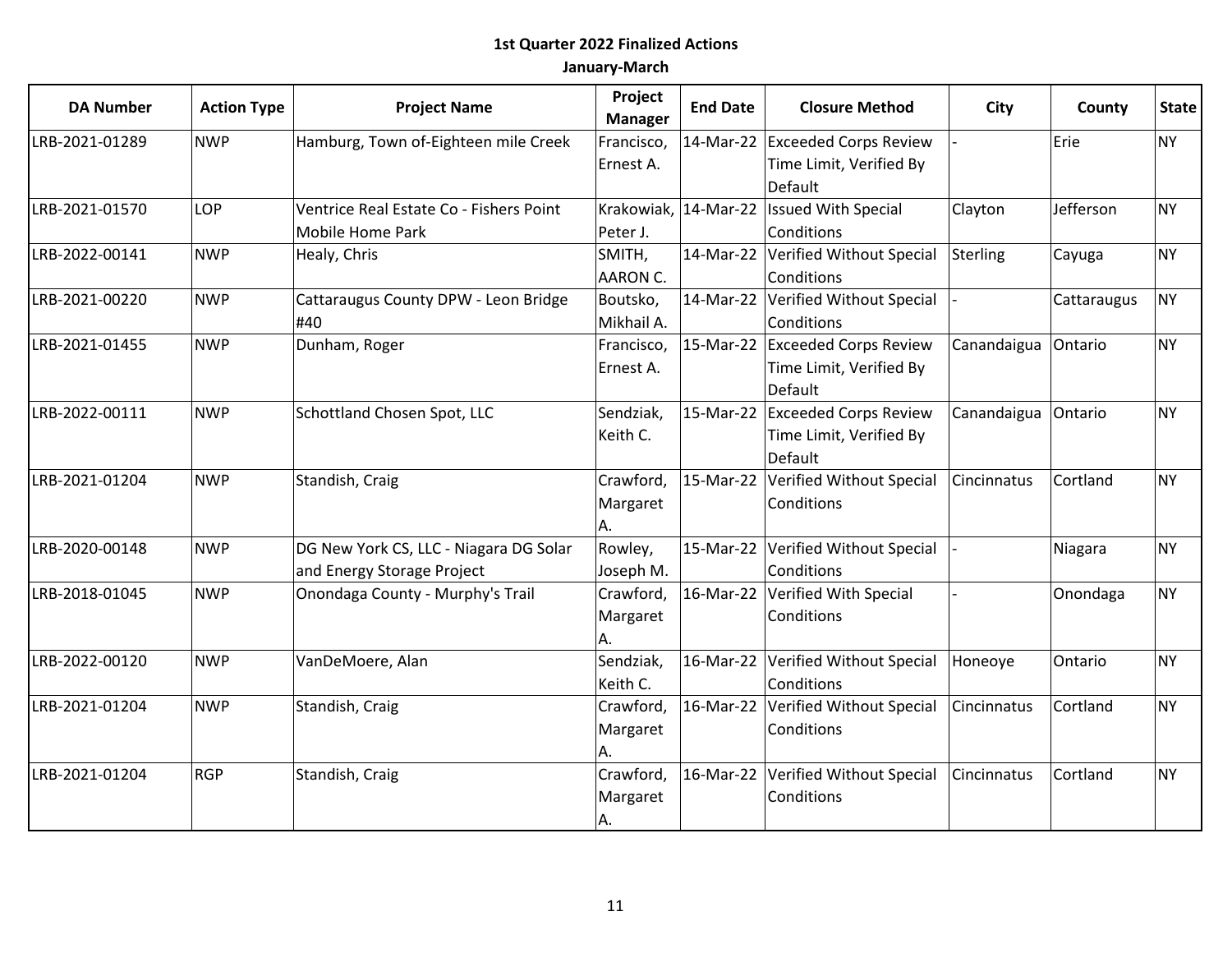| <b>DA Number</b> | <b>Action Type</b> | <b>Project Name</b>                                                                             | Project<br><b>Manager</b>   | <b>End Date</b> | <b>Closure Method</b>                            | City      | County          | <b>State</b> |
|------------------|--------------------|-------------------------------------------------------------------------------------------------|-----------------------------|-----------------|--------------------------------------------------|-----------|-----------------|--------------|
| LRB-2022-00119   | <b>RGP</b>         | Williams, Steven                                                                                | Sendziak,                   | 16-Mar-22       | Verified Without Special                         | Brewerton | Oswego          | <b>NY</b>    |
|                  |                    |                                                                                                 | Keith C.                    |                 | Conditions                                       |           |                 |              |
| LRB-2020-00348   | <b>NWP</b>         | Greece, Town of - Edgemere Dr<br><b>Storm/Sanitary Sewer Upgrades (REDI</b><br>MO. 76, 79 & 81) | Rowley,<br>Joseph M.        | 17-Mar-22       | Verified Without Special<br>Conditions           | Greece    | Monroe          | <b>NY</b>    |
| LRB-2020-01191   | <b>NWP</b>         | <b>Carrier Corporation Sanders Creek</b><br>Restoration                                         | Uitvlugt,<br>Michael P.     |                 | 18-Mar-22 Verified With Special<br>Conditions    |           | Onondaga        | <b>NY</b>    |
| LRB-2021-01326   | <b>NWP</b>         | Verplank Road Solar LLC                                                                         | Uitvlugt,<br>Michael P.     | 18-Mar-22       | Verified With Special<br>Conditions              | Clay      | Onondaga        | <b>NY</b>    |
| LRB-2021-01224   | <b>NWP</b>         | Penfield, Town of - Winterset Drive                                                             | Rowley,<br>Joseph M.        | 18-Mar-22       | Verified Without Special<br>Conditions           |           | Monroe          | <b>NY</b>    |
| LRB-2020-00967   | <b>NWP</b>         | OYA State Route 5 LLC                                                                           | Uitvlugt,<br>Michael P.     | 18-Mar-22       | Verified Without Special<br>Conditions           |           | Oneida          | <b>NY</b>    |
| LRB-1991-48236   | <b>NWP</b>         | Phillips 66 (Formerly PHILLIPS<br>PETROLEUM)                                                    | Crawford,<br>Margaret<br>А. | 21-Mar-22       | Verified With Special<br>Conditions              |           | Jefferson       | <b>NY</b>    |
| LRB-2021-01268   | <b>NWP</b>         | GSPP 641 Ferris Road West, LLC                                                                  | Francisco,<br>Ernest A.     |                 | 21-Mar-22 Verified Without Special<br>Conditions |           | St. Lawrence    | <b>NY</b>    |
| LRB-2016-01153   | <b>NWP</b>         | Acquest Development, LLC (Formerly:<br>Curtwright Development - Wehrle Drive<br>(2425 and 2445) | Sendziak,<br>Keith C.       | 21-Mar-22       | Verified Without Special<br>Conditions           | Amherst   | Erie            | <b>NY</b>    |
| LRB-2021-01495   | <b>NWP</b>         | NYSDOT-BIN 1010120                                                                              | Smith,<br>Michael W.        | 23-Mar-22       | Verified With Special<br>Conditions              |           | Jefferson       | <b>NY</b>    |
| LRB-2022-00142   | <b>NWP</b>         | Danby, Town of; Tompkins County SWCD                                                            | Crawford,<br>Margaret<br>А. |                 | 23-Mar-22 Verified With Special<br>Conditions    |           | <b>Tompkins</b> | <b>NY</b>    |
| LRB-2012-00368   | <b>NWP</b>         | NYSDEC - Pine Lake Trail Improvements                                                           | Uitvlugt,<br>Michael P.     |                 | 24-Mar-22 Verified Without Special<br>Conditions |           | Lewis           | <b>NY</b>    |
| LRB-2021-00979   | <b>RGP</b>         | Storie, Bradley                                                                                 | Uitvlugt,<br>Michael P.     | 24-Mar-22       | Verified Without Special<br>Conditions           |           | St. Lawrence    | <b>NY</b>    |